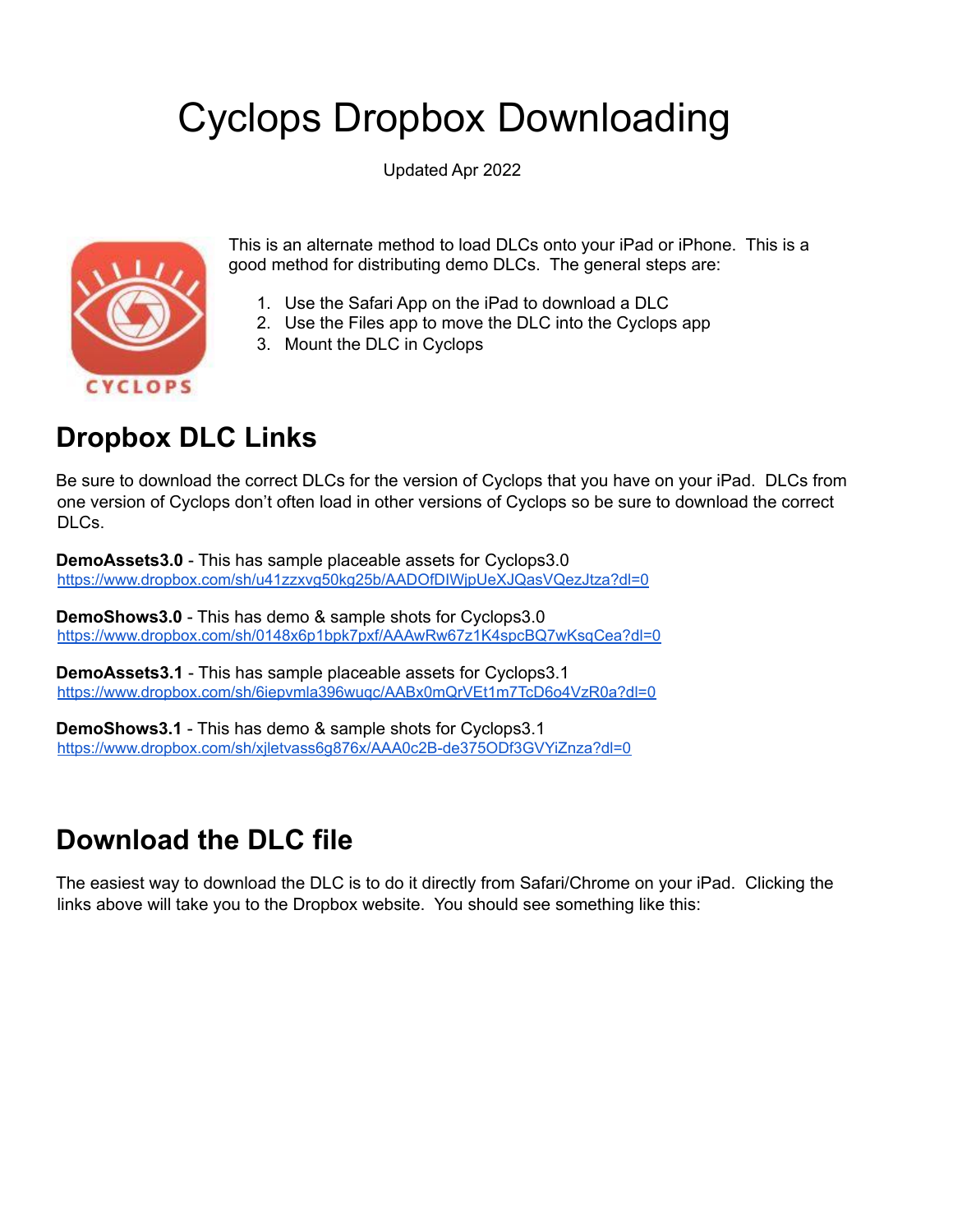|           |        | 4 Mail 16:25 Wed 13 Apr |                        |                  |               |                  |               |
|-----------|--------|-------------------------|------------------------|------------------|---------------|------------------|---------------|
| $\langle$ | $\geq$ | $\mathbbm{m}$           |                        | AA               | a dropbox.com |                  | $\rm \hat{C}$ |
| 鉹         |        |                         |                        |                  |               |                  |               |
|           |        |                         | DemoAssets3.0          |                  |               |                  |               |
|           |        |                         | <b>Save to Dropbox</b> | $\perp$ Download |               |                  |               |
|           |        | Name                    |                        |                  |               | Modified         |               |
|           |        | ▵                       | bluescreens.pak        |                  |               | 03/03/2022 13:09 |               |
|           |        | ≙                       | LEDwalls_v001.pak      |                  |               | 01/03/2022 14:43 |               |
|           |        | ≏                       | platforms.pak          |                  |               | 25/11/2021 14:08 |               |
|           |        |                         | scorpio.pak            |                  |               | 25/11/2021 14:08 |               |
|           |        | ዹ                       | technodolly.pak        |                  |               | 25/11/2021 14:08 |               |
|           |        |                         | Trex_v001.pak          |                  |               | 13/04/2022 15:29 |               |
|           |        |                         |                        |                  |               |                  |               |

Tap one of the links to go to the page for that file. The page should look like the below screenshot. Dropbox doesn't like the file for some reason, but you can ignore that. Use the Download link in the upper left corner.

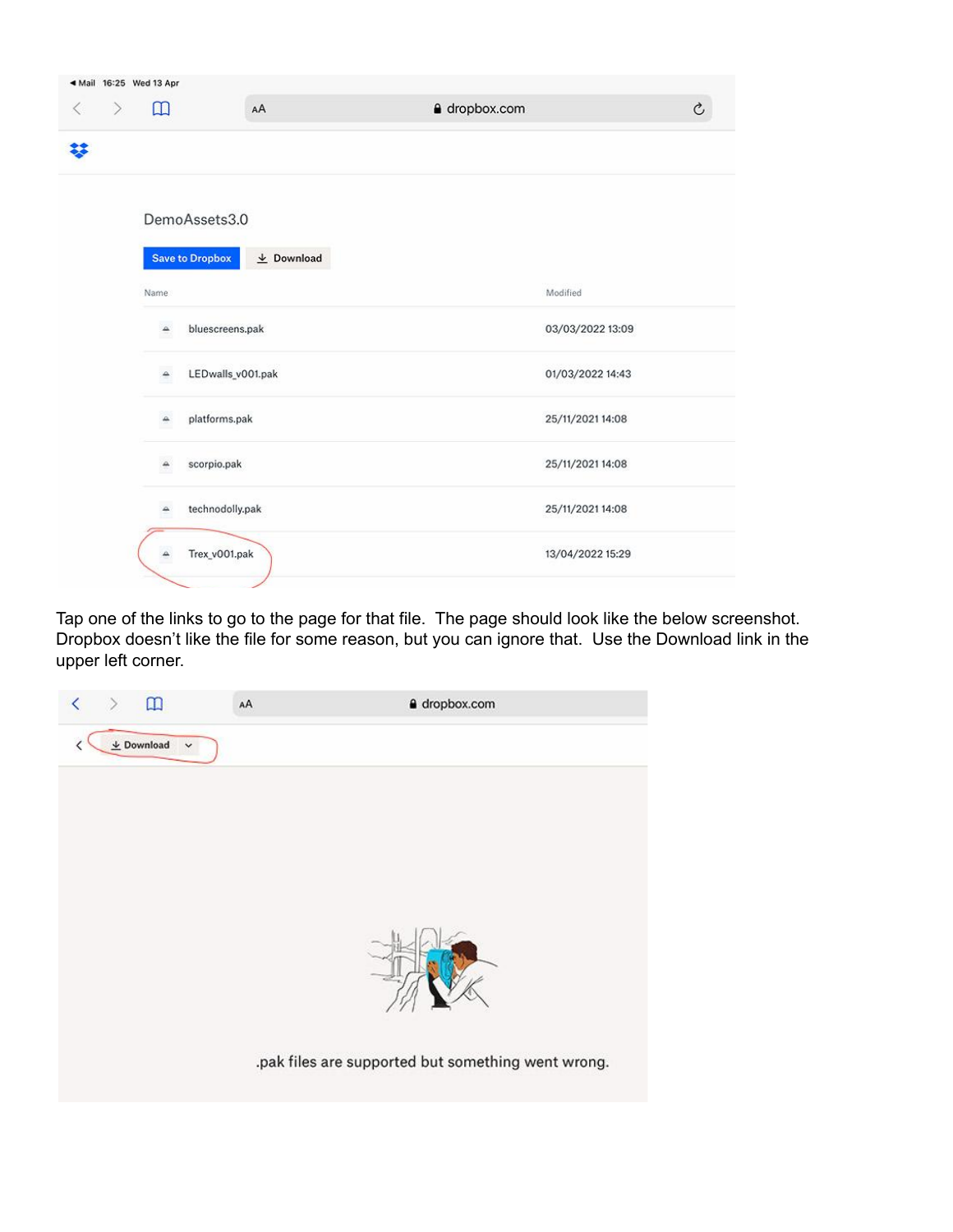Dropbox will pop-up a message asking if you want to download the file. Sometimes it takes a few seconds for the pop-up appears. Click Download.



The file should start downloading to your iPad. You can check its progress from the little download icon to the right of the address field in Safari.



#### **Move the DLC to the Cyclops app**

Next you need to move the DLC from the iPad download folder to a special folder in the Cyclops app. First find the Files app on your iPad. This is a default app in iOS so you should already have it installed.



In the Files app use the left navigation and select "Downloads." You should see all the files that you have download to your iPad. Now use the "Select" link in the upper right side of the screen.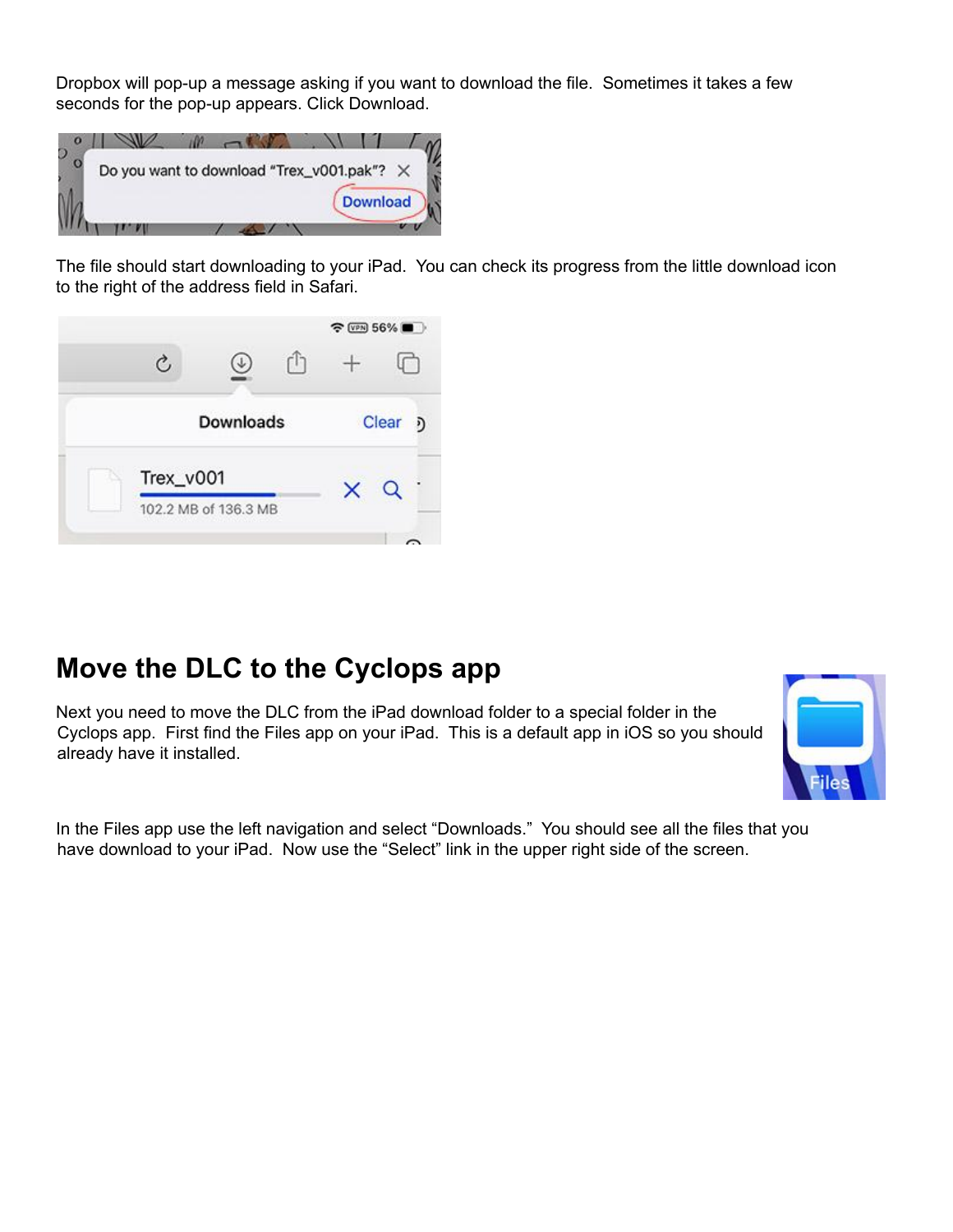

Now select the file or files you want to move to the Cyclops app. If you downloaded multiple files you can select all of them and copy all of them together. Select each file and then tap the "Move" link at the bottom of the screen.



Now you need to tell the Files app where you want to move your file(s) to. You want to navigate to On My iPad > Cyclops 3.0 > TTF > PersistentDownloadDir

*(Cyclops3.0 is here as an example, please use the correct Cyclops app that you have on your iPad)* Then tap the "Copy" link in the upper right.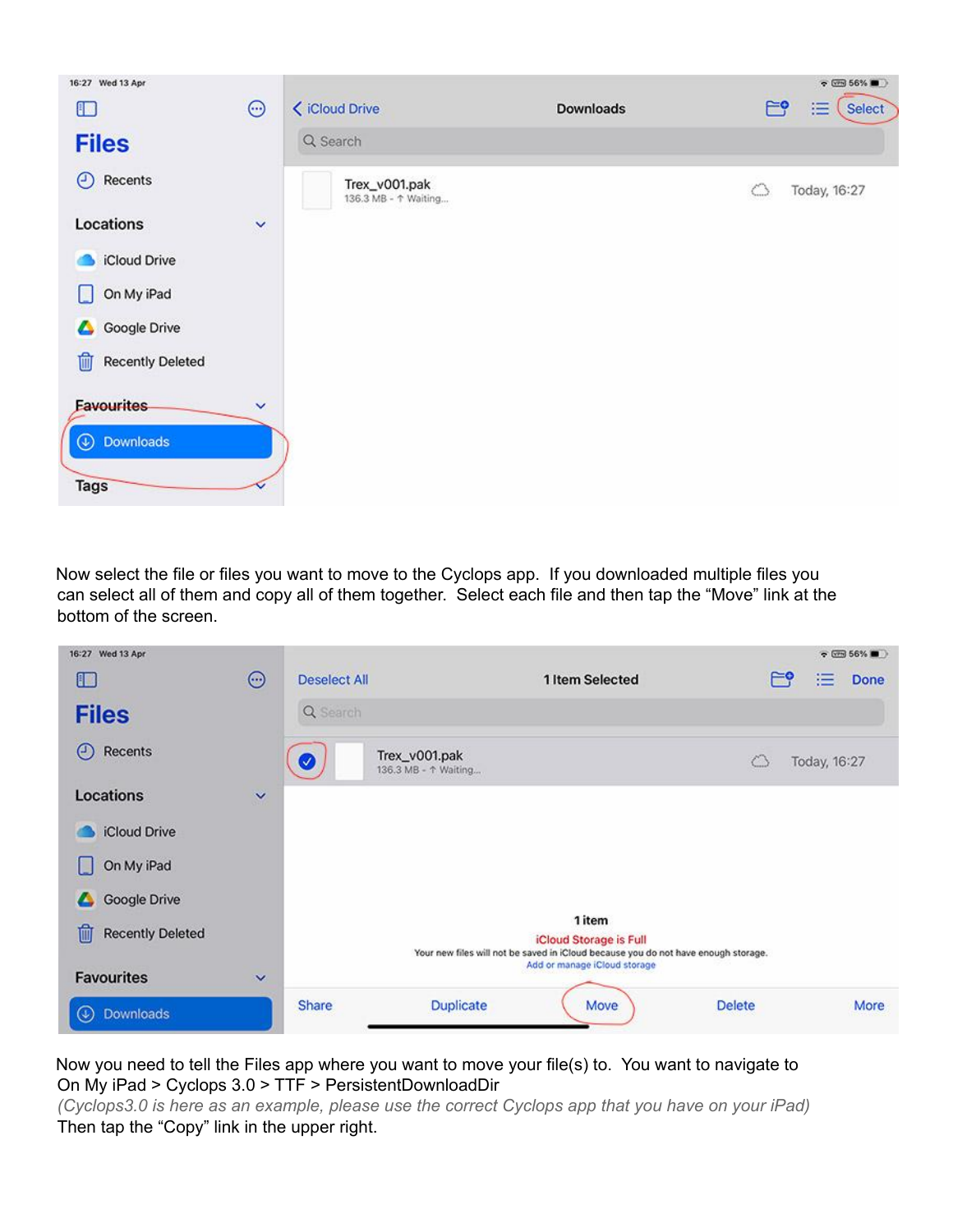| Cancel    | Item will be copied to "PersistentDownloadDir" on On My iPad.<br>Trex_v001 | Copy<br>م⊫    |
|-----------|----------------------------------------------------------------------------|---------------|
|           | iCloud Drive                                                               | $\,>\,$       |
|           | On My iPad                                                                 | $\checkmark$  |
| $\bullet$ | 3d Scanner App                                                             | $\,>\,$       |
| $\circ$   | Cyclops 3.0                                                                |               |
|           | Captures                                                                   | $\mathcal{P}$ |
|           | Engine                                                                     | >             |
|           | TTF                                                                        | $\checkmark$  |
|           | Content                                                                    |               |
|           | Intermediate                                                               | $\mathcal{P}$ |
|           | PersistentDownloadDir                                                      |               |
|           | Saved                                                                      | >             |

The file(s) should now get copied to the Cyclops app folder.

Note, that this is a copy and not a move. There will still be a copy of the file(s) in the Download folder. To clear up space on your device you should delete the copy of the file(s) from the Downloads folder afterwards.